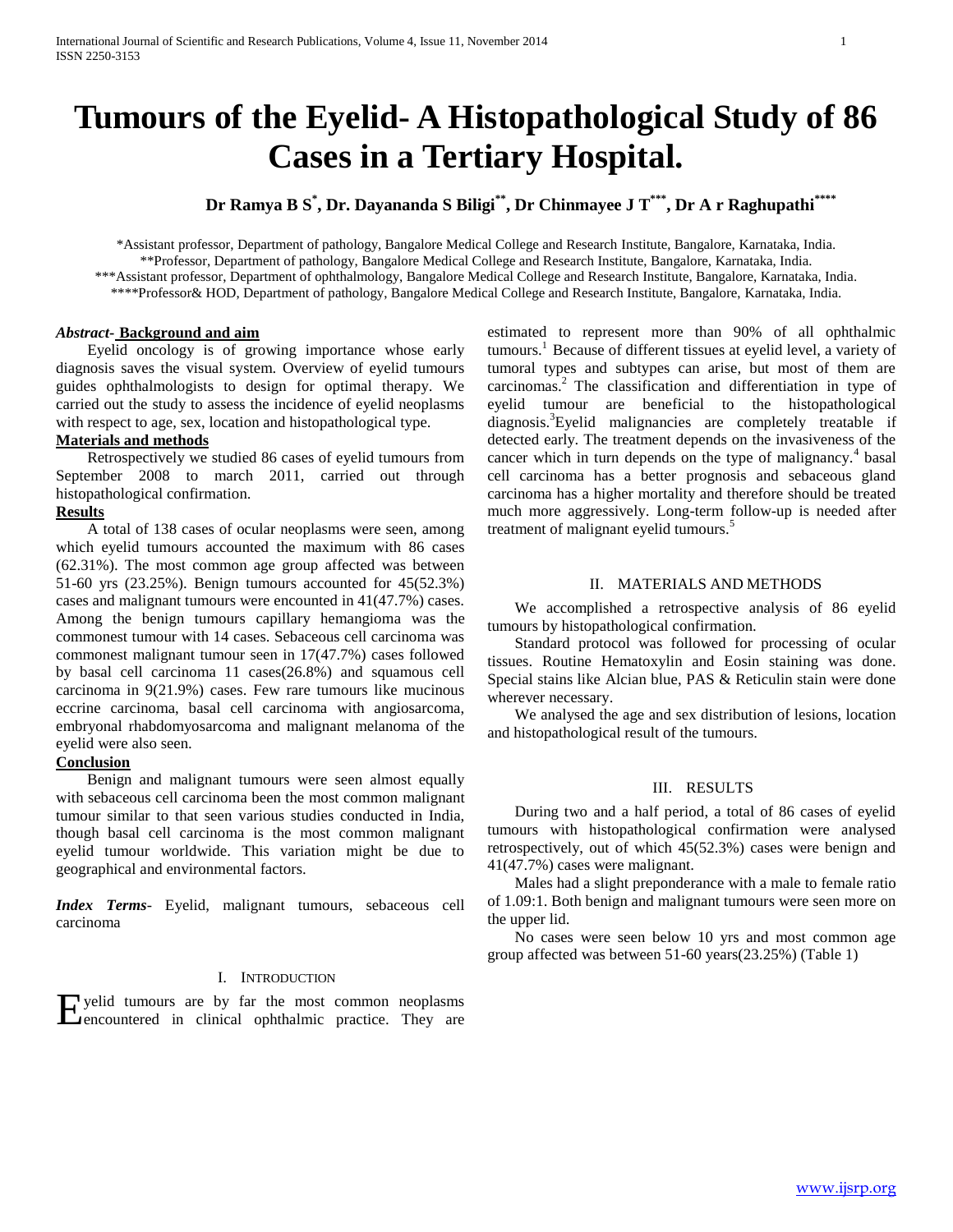

**Table 1: AGE AND SEX DISTRIBUTION**

 Among the benign tumors, capillary haemangioma was the commonest lesion accounting for 14 cases(31.1%) followed by naevus 9 cases, seborric keratosis 6 cases, lipoma 4 cases,

cutaneous myxoma 3 cases, cavernous haemangioma 2 cases, clear cell hidradennoma 2 cases and others.(Table 2).

| <b>DIAGNOSIS</b>              | <b>NUMBER</b>  | <b>PERCENTAGE</b> |
|-------------------------------|----------------|-------------------|
| <b>CAPILLARY HEMANGIOMA</b>   | 14             | 31.1%             |
| <b>NEVUS</b>                  | 09             | 20.0%             |
| <b>SEBORRIC KERATOSIS</b>     | 06             | 13.4%             |
| <b>LIPOMA</b>                 | 04             | 8.9%              |
| <b>CUTANEOUS MYXOMA</b>       | 03             | 6.8%              |
| <b>SQUAMOUS PAILLOMA</b>      | 02             | 4.4%              |
| <b>CAVERNOUS HEMANGIOMA</b>   | 02             | 4.4%              |
| <b>CLEAR CELL HIDRADENOMA</b> | 02             | 4.4%              |
| <b>KERATOACANTHOMA</b>        | 01             | 2.2%              |
| <b>SCHWANNOMA</b>             | 01             | 2.2%              |
| <b>EPITHELIOID</b>            | 0 <sup>1</sup> | $2.2\%$           |
| <b>HEMANGIOENDOTHELIOMA</b>   |                |                   |
| <b>TOTAL</b>                  | 45             | 100%              |

# **Table 2: BENIGN TUMORS**

Among the malignant ones, sebaceous cell carcinoma was the most common which was seen in 17(41.4%) cases, followed by basal cell carcinoma 11(26.8%), squamous cell carcinoma 9 cases(21.9%) and single cases of mucinous eccrine carcinoma,

basal cell carcinoma with angiosarcoma, embryonal rhabdomyosarcoma and malignant melanoma(Table 3).

| <b>DIAGNOSIS</b>                  | <b>UPPER</b> | <b>LOWER</b> | <b>TOTAL</b>  | <b>PERCENTAGE</b> |
|-----------------------------------|--------------|--------------|---------------|-------------------|
|                                   | LID          | <b>LID</b>   | <b>NUMBER</b> |                   |
| <b>SEBACEOUS</b><br>CELL          | 12           | 05           |               | 41.4%             |
| <b>CARCINOMA</b>                  |              |              |               |                   |
| <b>BASAL CELL CARCINOMA</b>       | 04           | 07           | 11            | 26.8%             |
| <b>SQUAMOUS</b><br><b>CELL</b>    | 04           | 05           | 09            | 21.9%             |
| <b>CARCINOMA</b>                  |              |              |               |                   |
| <b>MUCINOUS</b><br><b>ECCRINE</b> |              |              |               | 2.4%              |
| <b>CARCINOMA</b>                  |              |              |               |                   |

#### **Table 3: MALIGNANT TUMORS**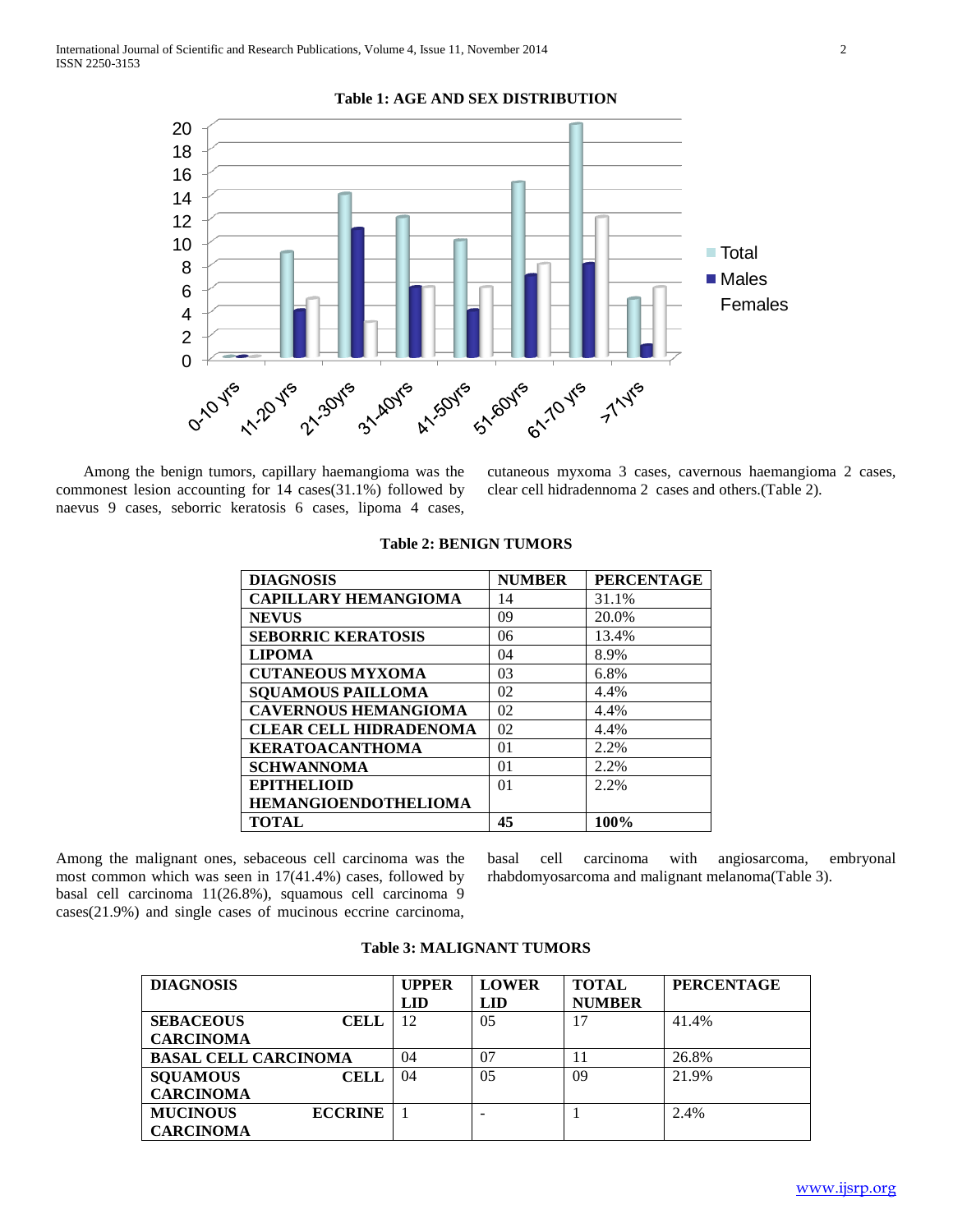| BASAL CELL CARCINOMA<br>WITH ANGIOSARCOMA   |    | $\overline{\phantom{a}}$ | 2.4% |
|---------------------------------------------|----|--------------------------|------|
| <b>EMBRYONAL</b><br><b>RHABDOMYOSARCOMA</b> |    | $\overline{\phantom{a}}$ | 2.4% |
| <b>MALIGNANT MELANOMA</b>                   |    | -                        | 2.4% |
| <b>TOTAL</b>                                | 24 |                          | 100% |

 Median age at diagnosis of malignant lesion was 62 years. Sebaceous cell carcinoma was found most commonly on upper eyelid accounting for 12cases out of 17 cases(70.6%), showed a female preponderance, 88% of cases presenting after 60 years. while basal call carcinoma(63.6%) and squamous cell carcinoma(55.5%) were found commonly on lower lid.



**Figure 1: SEBACEOUS CELL CARCINOMA**



**Figure 2: BASAL CELL CARCINOMA**



**Figure 3: SQUAMOUS CELL CARCINOMA**

#### IV. DISCUSSION

 Malignancies of the eyelid are predominantly cancers of the skin. As with other skin tumours, malignant lesions of the eyelid increases with age. $<sup>1</sup>$ </sup>

Mihaela- cristiana caloi et al  $2$  studied 471 cases of eyelid tumours and found 114 pseudotumours, 102 benign tumours and 225 cases of malignant tumours.

Fouzia farat et al<sup>6</sup> studied 288 cases of eyelid lesions and found 105 cases(44.11%) of benign, 87(36.99%) cases malignant, 39(16.39%) cases of non neoplastic tumour like lesions and 7(2.94%) cases were pre-malignant lesions.

Deprez et al<sup>7</sup> studied 5504 cases over a period of 19 years and found 84% of benign tumours and rest malignant. The majority of eyelid lesions were benign eyelid tumors while malignant eyelid tumors contributed 10.8% of the total eyelid lesions.<sup>8</sup>

 Of the eyelid lesions 24.1% were malignant and 75.9% were benign.<sup>9</sup>

 In the present study, for all the eyelid tumours we analysed, benign tumours were 45 cases representing 52.3% and 41 malignant tumours representing 47.7%.

 Among the benign tumours, squamous papilloma(84 cases) were the commonest followed by seborric keratosis(11 cases), nevus (5 cases) and capillary haemangioma $(2 \csc^2)$ .

Fouzia Farhat et al<sup>5</sup> found epidermal inclusion cyst(26.6%) to be the commonest of benign tumors followed by dermoid cyst(21.90%).

 The most common benign lesions were seborrheic keratosis (19.7%), followed by lipogranuloma (13.7%), intradermal nevus (12.2%), and hidrocystoma and fibroepithelial polyps (each with  $8.6\%$ ).

 In our study it was capillary haemangioma(14 cases) to be the most commonest benign tumours followed by nevus(9 cases).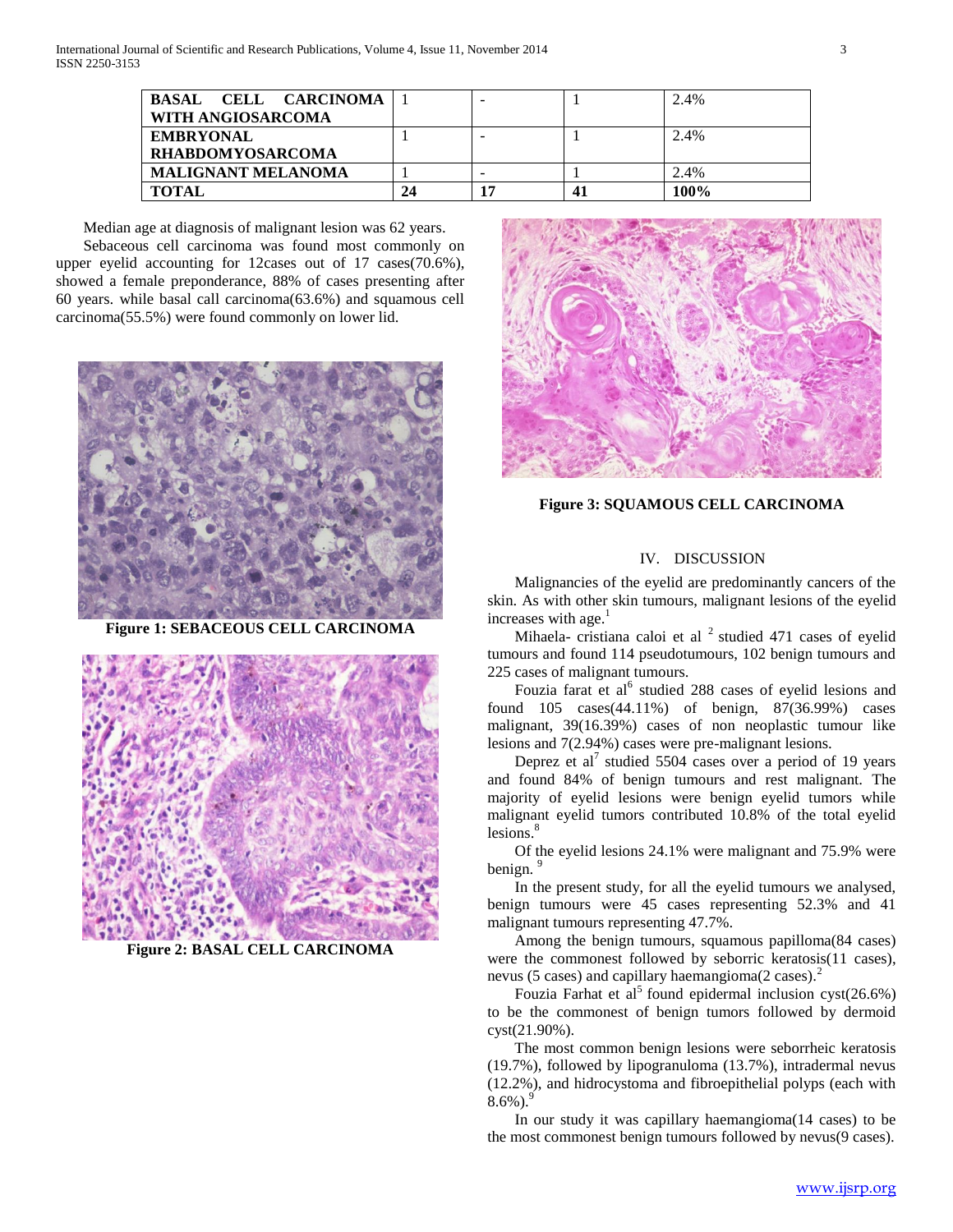Wang JK et al<sup>3</sup> studied 127 malignant eyelid tumours, found 79 basal cell carcinoma(62.2%), 30 sebaceous cell carcinoma(23.6%), 11 squamous cell carcinoma(8.7%), 5 malignant melanoma(3.9%), one kaposi's sarcoma(0.8%) and one metastatic carcinoma(0.8%). All malignant lesions were more common in the lower lid than the upper lid. The mean age at diagnosis for all malignant tumours was 62.6 years.

 Basal cell carcinoma was the most frequent malignant neoplasm and represented 82.2% from all malignant eyelid tumors. The maximum incidence of lesions was in  $5<sup>th</sup>$  and  $6<sup>th</sup>$ decade and the common location was the lower  $lid.<sup>2</sup>$ 

 The most common eyelid malignancy was basal cell carcinoma (71.8%), followed by squamous cell carcinoma (9.7%), melanoma (9.2%), and sebaceous cell carcinoma (7.3%). 9

 The most common primary malignancy was basal cell carcinoma(84%) followed by sebaceous adenocarcinoma(10.2%) and squamous cell carcinoma $(3.4\%)$ .

 Basal cell carcinoma was the frequent malignant tumor(86%) followed by squamous cell carcinoma(7%) and sebaceous carcinoma $(3\%)$ .

 Basal cell carcinoma is the most common malignant eyelid tumor in whites. The lower eyelid and medial canthus are the most frequent sites of origin.<sup>10</sup>

Fouzia Farhat et al<sup>6</sup> also found basal cell carcinoma with 49 cases(56.32%) to be the commonest followed by squamous cell carcinoma in 18 cases(20.69%), sebaceous cell carcinoma in 13 cases(14.94%) along with few rare tumors.

 Squamous cell carcinoma was the most frequently encountered malignant tumor of the eyelid seen in this series.<sup>11</sup>

 Sebaceous gland carcinoma was the commonest (40.5 per cent) finding, followed by squamous cell carcinoma (27 per cent), basal cell carcinoma (24.3 per cent), basosquamous carcinoma (5.4 per cent) and malignant melanoma (2.7 per cent). $^{12}$ 

 Although basal cell carcinoma is the most common eyelid cancer in Taiwan, sebaceous gland carcinoma is also common.<sup>5</sup>

 Malignant tumors of the eyelid other than basal cell and squamous cell carcinoma are uncommon and usually occur in elderly white persons. Primary eyelid tumors of any type are rare in blacks. The risk of a non-basal cell and non-squamous cell malignant neoplasm of the eyelid in Florida is 6.4 times greater for whites than for blacks . A variety of B-cell lymphomas can be manifested as primary eyelid tumors.<sup>13</sup>

 Basal cell carcinoma was the most common malignant eyelid tumour in north-west Pakistan, followed by squamous cell carcinoma. In contrast, the sebaceous gland carcinoma was the least common in the study population.<sup>14</sup>

 In the present study it was the sebaceous cell carcinoma which was the commonest malignant tumour with its incidence more on the upper lid.

 A racial difference in the incidence of basal cell carcinoma, sebaceous gland carcinoma, and squamous cell carcinoma can be considered in making a diagnosis.<sup>1</sup>

#### V. CONCLUSION

 Eyelid is a heterogeneous tissue, hence we tend to see a variety of tumoral types & subtypes, both benign & malignant.

Though basal cell carcinoma is the most common tumour of the eyelid worldwide, sebaceous cell carcinoma was the commonest malignant tumour in the present study co- relating with the other Indian studies. This emphasises the environmental  $\&$  geographic factors in the occurrence of malignant eyelid tumours.

#### **REFERENCES**

- [1] Lee SB, Saw SM, Eong KGA, Chan TK, Lee HP. Incidence of eyelid cancers in Singapore from 1968 to 1995. Br J Ophthalmol 1999; 83: 595– 597.
- [2] Mihaela- Cristiana Coroi, Elena Ro Ca, Gabriela Mu.Iu, T. Coroi, Marinela Bonta. Eyelid tumors: histopathological and clinical study performed in County Hospital of Oradea between 2000.2007. Romanian Journal of Morphology and Embryology 2010, 51(1):111.115
- [3] Ni Z. Histopathological classification of 3,510 cases with eyelid tumor. Zhonghua Yan Ke Za Zhi 1996; 32: 435–437
- [4] Jahagirdar SS, Thakre TP, Kale SM, Kulkarni H, Mamtani M.A clinicopathological study of eyelid malignancies from central India. Indian J Ophthalmol. 2007MarApr;55(2):109-112.
- [5] Wang JK, Liao SL, Jou JR, Lai PC, Kao SC, Hou PK, Chen MS. Malignant eyelid tumours in Taiwan. Eye 2003; 17: 216–220.
- [6] Fouzia Farhat, Qamar Jamal, Mahmood Saeed, Zia Ghaffar. Evaluation of Eyelid Lesions at a Tertiary Care Hospital, Jinnah Postgraduate Medical Centre (JPMC), Karachi. Pak J Ophthalmol 2010, Vol. 26 No. 2
- [7] Deprez M, Uffer S. Clinicopathological features of eyelid skin tumors. A retrospective study of 5504 cases and review of literature. Am J Dermatopathol. May 2009;31(3):256-262.
- [8] Pornpanich K, Chindasub P. Eyelid tumors in Siriraj hospital from 2000– 2004. J Med Assoc Thai 2005; 88 (Suppl 9): S11–S14.
- [9] Sean Paul, Dat T. Vo, Rona Z. Silkiss,Malignant and Benign Eyelid Lesions in San Francisco: Study of a Diverse Urban Population. American Journal of Clinical Medicine. Winter 2011 • Volume Eight, Number One: 40-46.
- [10] Cook BE Jr, Bartley GB. Epidemiologic characteristics and clinical course of patients with malignant eyelid tumors in an incidence cohort in Olmsted County, Minnesota. Ophthalmology. 1999 Apr;106(4):746-50.
- [11] Abe M, Ohnishi Y, Hara Y, Shinoda Y, Jingu K.Malignant tumor of the eyelid--clinical survey during 22-year period. Jpn J Ophthalmol. 1983;27(1):175-84.
- [12] Kumar, R. (2010), Clinicopathologic study of malignant eyelid tumours. Clinical and Experimental Optometry, 93: 224–227. doi: 10.1111/j.1444- 0938.2010.
- [13] Margo CE, Mulla ZD. Malignant tumors of the eyelid: a population-based study of non-basal cell and non-squamous cell malignant neoplasms. Arch Ophthalmol. 1998 Feb;116(2):195-8.
- [14] Ibrar Hussain, Fida Mohammad Khan, Mumtaz Alam, Bakht Samar Khan. Clinicopathological Analysis of Malignant Eyelid Tumours in north-west Pakistan. JPMA 63: 25; 2013
- [15] Takamura H, Yamashita H. Clinicopathological analysis of malignant eyelid tumor cases at Yamagata university hospital: statistical comparison of tumor incidence in Japan and in other countries. Jpn J Ophthalmol. 2005 Sep-Oct;49(5):349-54.

#### AUTHORS

**First Author** – Dr Ramya B S, MBBS, MD, Assistant professor, Department of pathology, BMC&RI. Email:

drramyashekar@gmail.com

**Second Author** – Dr. Dayananda S Biligi, MBBS, MD,

Professor, Department of pathology, BMC&RI. Email: drdayabmc41@ymail.com

**Third Author** – Dr Chinmayee J T, MBBS, MS, Assistant professor, Department of ophthalmology, BMC&RI.